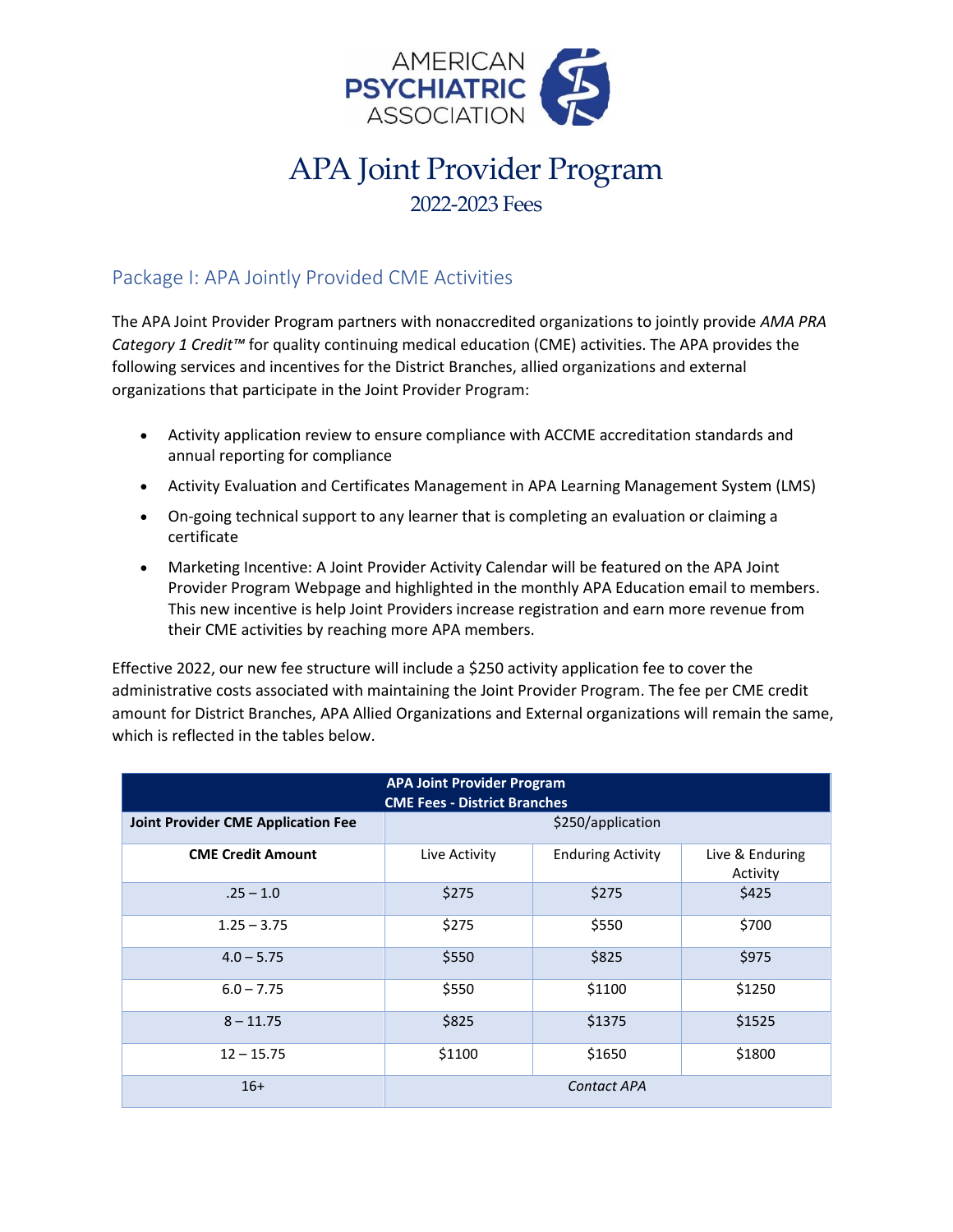| <b>APA Joint Provider Program</b><br><b>CME Fees - External Organizations</b> |                    |                          |                             |  |  |
|-------------------------------------------------------------------------------|--------------------|--------------------------|-----------------------------|--|--|
| <b>Joint Provider CME Application Fee</b>                                     | \$250/application  |                          |                             |  |  |
| <b>Credit Amount</b>                                                          | Live Activity      | <b>Enduring Activity</b> | Live & Enduring<br>Activity |  |  |
| $.25 - 1.0$                                                                   | \$1100             | \$1100                   | \$1650                      |  |  |
| $1.25 - 3.75$                                                                 | \$1100             | \$2200                   | \$2750                      |  |  |
| $4.0 - 5.75$                                                                  | \$2200             | \$3300                   | \$3850                      |  |  |
| $6.0 - 7.75$                                                                  | \$2200             | \$4400                   | \$4950                      |  |  |
| $8 - 11.75$                                                                   | \$3300             | \$5400                   | \$6050                      |  |  |
| $12 - 15.75$                                                                  | \$4400             | \$6500                   | \$7150                      |  |  |
| $16+$                                                                         | <b>Contact APA</b> |                          |                             |  |  |

| <b>APA Joint Provider Program</b><br><b>CME Fees - APA Allied Organizations</b> |                   |                          |                             |  |  |
|---------------------------------------------------------------------------------|-------------------|--------------------------|-----------------------------|--|--|
| <b>Joint Provider CME Application Fee</b>                                       | \$250/application |                          |                             |  |  |
| <b>Credit Amount</b>                                                            | Live Activity     | <b>Enduring Activity</b> | Live & Enduring<br>Activity |  |  |
| $.25 - 1.0$                                                                     | \$550             | \$550                    | \$825                       |  |  |
| $1.25 - 3.75$                                                                   | \$550             | \$1100                   | \$1375                      |  |  |
| $4.0 - 5.75$                                                                    | \$1100            | \$1650                   | \$1925                      |  |  |
| $6.0 - 7.75$                                                                    | \$1100            | \$2200                   | \$2475                      |  |  |
| $8 - 11.75$                                                                     | \$1650            | \$2750                   | \$3025                      |  |  |
| $12 - 15.75$                                                                    | \$2200            | \$3300                   | \$3575                      |  |  |
| $16+$                                                                           |                   | <b>Contact APA</b>       |                             |  |  |